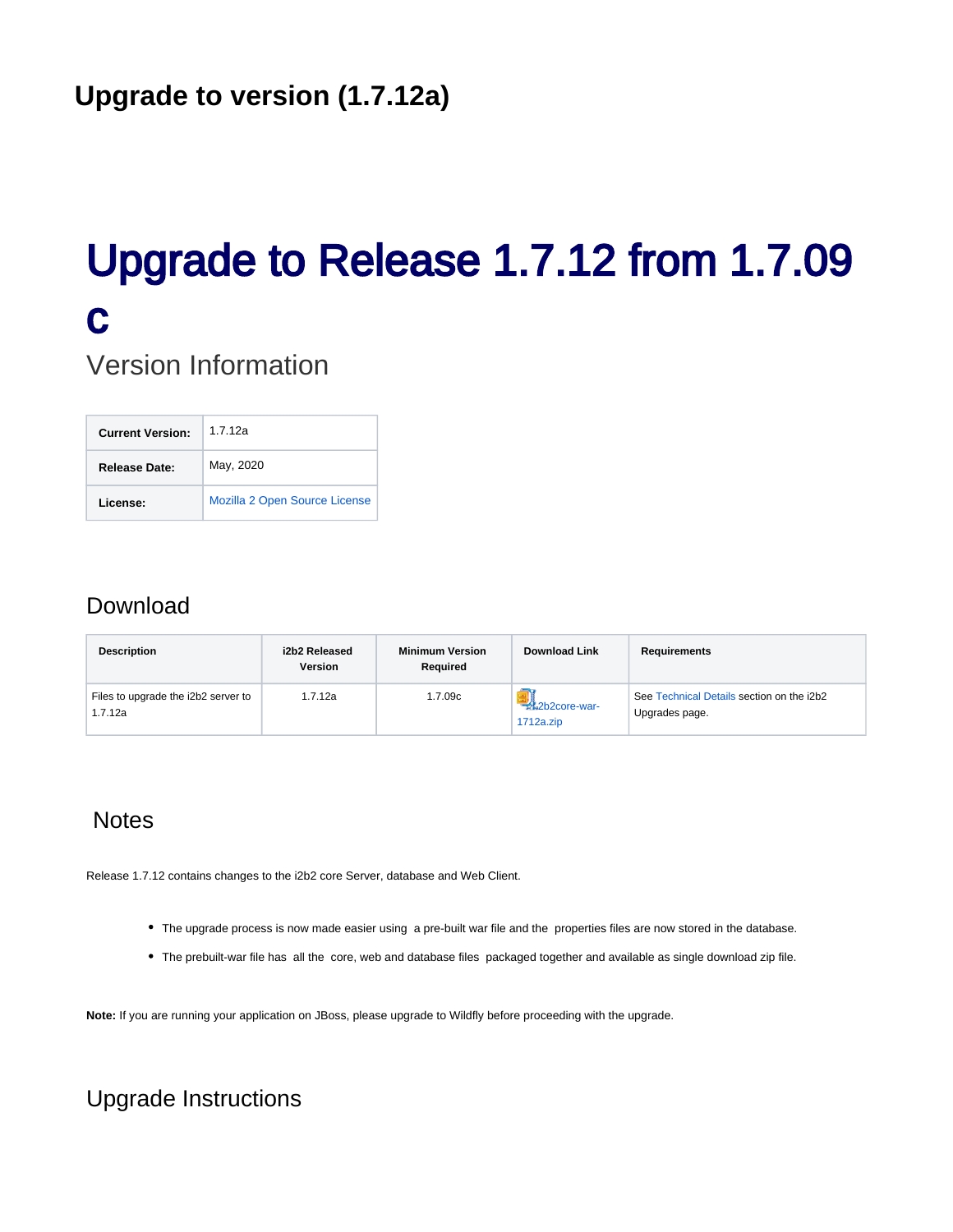Below are Step-by-Step Instructions after you have upgraded to Wildfly.

Example Paths to i2b2.war

**WildFly 10 path**

/opt/wildfly-10.0.0.Final/standalone/deployments/i2b2.war/

## Step-by-Step Instructions for WildFly

In the following instructions the variable { version } refers to your version of Wildfly installed. We have tested with Wildfly 10, 14, and 17.

|  | <b>Stop WildFly</b>                                                          |
|--|------------------------------------------------------------------------------|
|  | <b>Linux Example</b>                                                         |
|  | \$ /opt/wildfly-{version}.Final/bin/jboss-cli.sh --connect command=:shutdown |



**Backup** your existing **i2b2.war directory**

Linux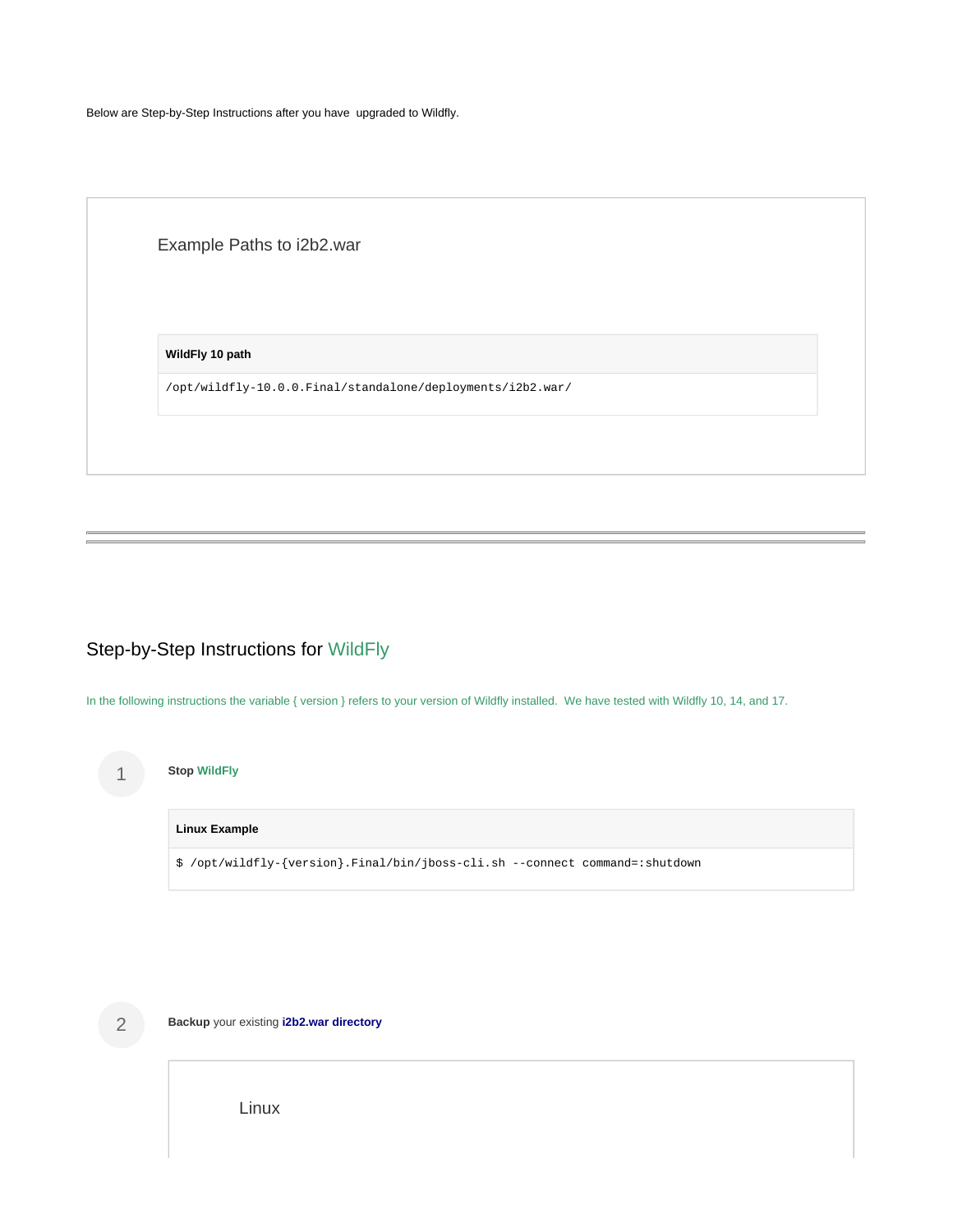On Linux, move the */opt/wildfly-{version}.Final/standalone/deployments/* and save it to a different location outside of /opt/wildfly-{version}. Final/ On Windows, move the c:loptlwildfly-{version}. Final\standalone\deployments\ and save it to a different location outside of c:\opt\wildfly-{version}.Final\ Windows

3 **Extract** the download file i2b2core-war-1712a.zip to a folder outside of wildfly folder.

**Copy** all the files from the download war file **deployment** into your existing **WildFly standalone directory.**

#### 5 **Upgrade Database**

4

Run the following upgrade scripts on your i2b2 database instance, where {db} can be Oracle, sqlserver or postgresql

| In data folder |                                                   |  |  |
|----------------|---------------------------------------------------|--|--|
| 1.7.09c        | PmData/scripts/upgrade_{db}_i2b2pm_tables.sql     |  |  |
|                | Crcdata/scripts/crc create query {db}.sql         |  |  |
|                | Hivedata/scripts/upgrade_{db}_i2b2hive_tables.sql |  |  |
| 1.7.10         | Metadata/scripts/ont_{db}.sql                     |  |  |
|                | Crcdata/scripts/crc_create_query_{db}.sql         |  |  |
|                | Hivedata/scripts/upgrade {db} i2b2hive tables.sql |  |  |
| 1.7.11         | Crcdata/scripts/crc create query {db}.sql         |  |  |
| 1.7.12         | Hivedata/scripts/upgrade_{db}_i2b2hive_tables.sql |  |  |

Run the ant scripts for Metadata and Crcdata for releases 1.7.09C to 1.7.12.

If you are upgrading from 1.7.12 to 1.7.12a, run the ant script for Crcdata.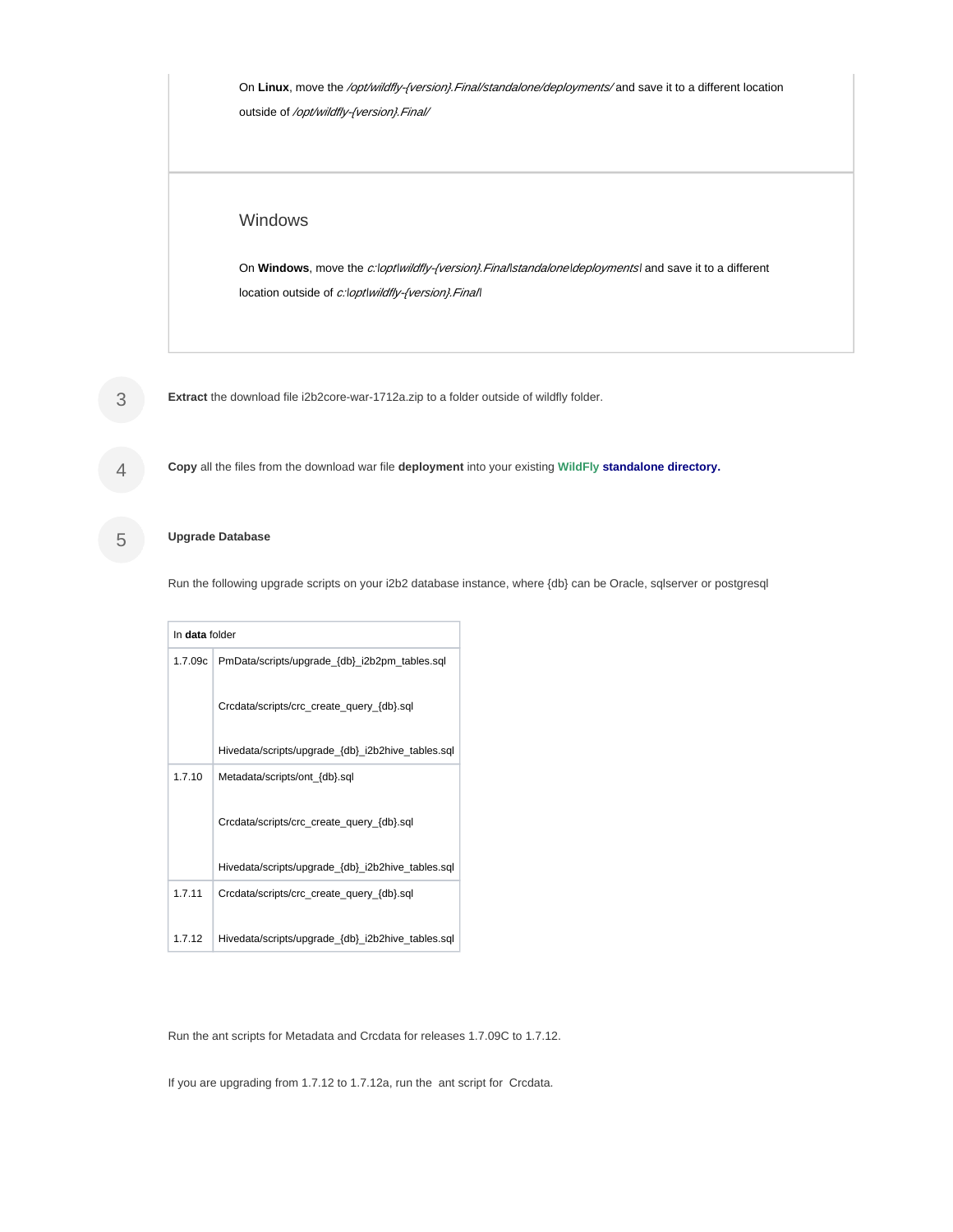#### **Update** the datasource (\*-ds.xml) files in your **deployment directory**

Copy **\*-ds.xml** files from the backup folder to **wildfly-1#.0.1.Final/standalone/deployments** 

Edit the following files **crc-ds.xml**, **ont-ds.xml**, **pm-ds.xml**, **work-ds.xml** and replace ALL the **<driver>{something}.jar</driver>** with

| Oracle | <b>SQL Server</b>                                                                                                | PostgreSQL |
|--------|------------------------------------------------------------------------------------------------------------------|------------|
|        | <driver>ojdbc8.jar</driver>   <driver>mssql-jdbc-7.4.1.jre8.jar</driver>   <driver>postgresql42.2.8.jar</driver> |            |

7

8

**Migrate cell properties** to 1.7.12, if needed. In 1.7.12, cell properties have been moved to the database, in a table called hive\_cell\_params. If any cell properties were previously changed, they will need to be manually updated in the database. After this, the properties files can be deleted to prevent confusion.

More documentation on setting cell properties is available [at this page.](https://community.i2b2.org/wiki/display/getstarted/1.+Configure+cell+properties) Most commonly, the AGG\_SERVICE\_ACCOUNT password will need to be updated. Generally, the cell URLs do not need to be configured anymore, as the hostname and port is now autodetected.

#### Example

Properties files are stored at /opt/wildfly-{version}. Final/standalone/configuration/ on **Linux** and c:\opt\wildfly-{version}.Final\standalone\configuration\ on **Windows**. The table can be edited with a SQL editor in hive\_cell\_params.

**Backup** your existing **i2b2\_config\_data.js** from your web server

On your webclient backup your existing **i2b2\_config\_data.js** to a folder outside of your web server.

#### Linux Example

On Linux, move the folder /var/www/html/webclient/ and save it to a different location outside of /var/wwww /html/webclient

6